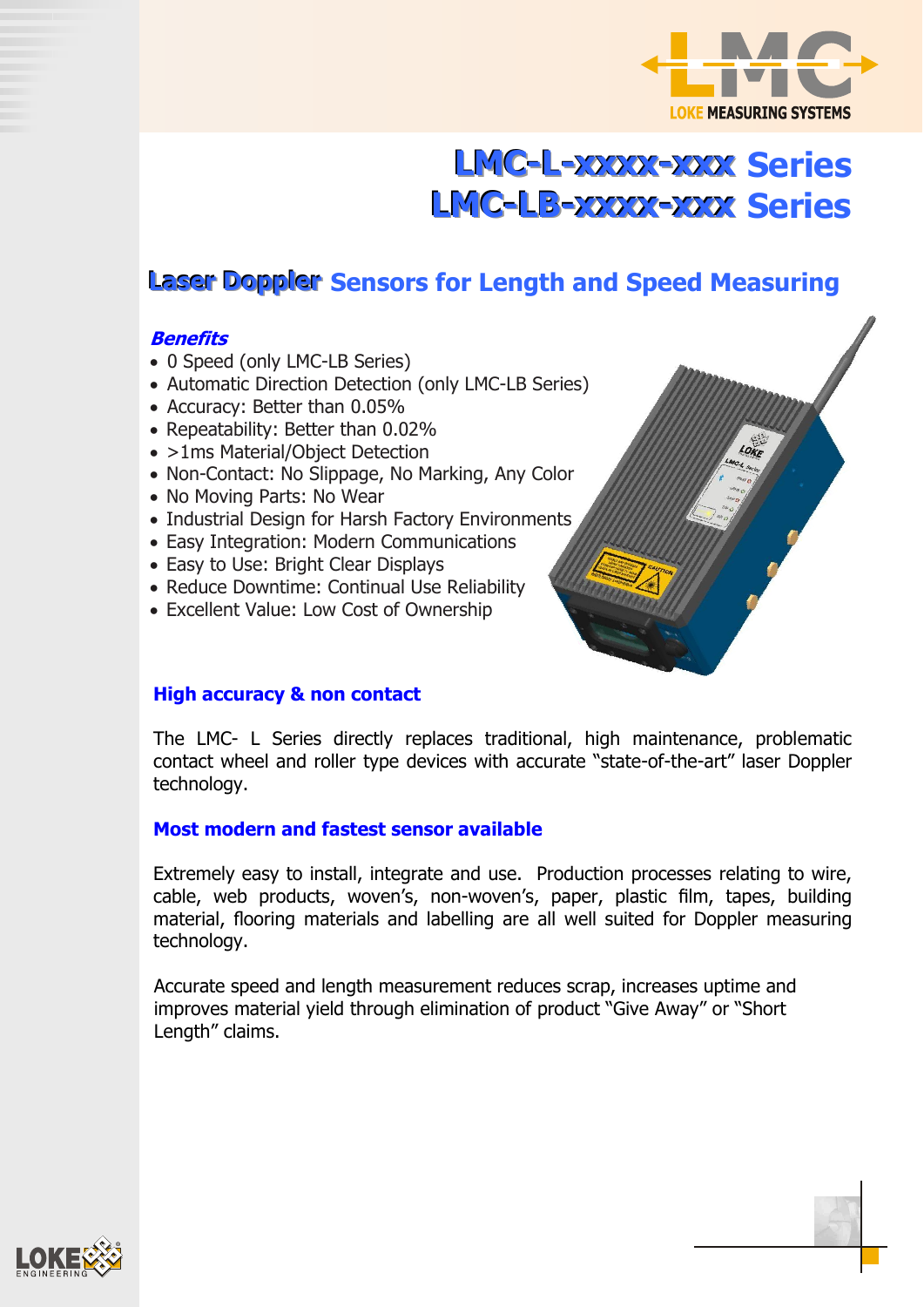

#### **Interfaces**

Integration has never been easier. Select from Standard Communications or choose from a wide range of factory fitted Optional Communications to meet your needs. Connect to your existing indicator / display devices, PLC or PC.

- Standard Interfaces: EtherNet TCP/IP, CANBUS, RS232/422/485,
- Optional Interfaces: Quadrature Pulse, SSI, ProfiBus, EtherNet IP, DeviceNet, ModBus, Analog

#### **Software**

Our included setup software helps to simplify installation, communication and setup.

Free adjustable log files for additional information or debugging can be stored and/or exported to Excel.



#### **Options:**

Many options are available for application customization

For Example





Standard bracket Air flush housing Special housing for extreme hot environments

 $\circledS$ 





Exchange window with air purge Infrared filter for measuring at hot objects

Connection box with buffered power supply, laser warning lamp, status and error lamp, laser shutter switch and emergency switch with key.

All needed sensor interfaces are accessible on terminals

Many more options available



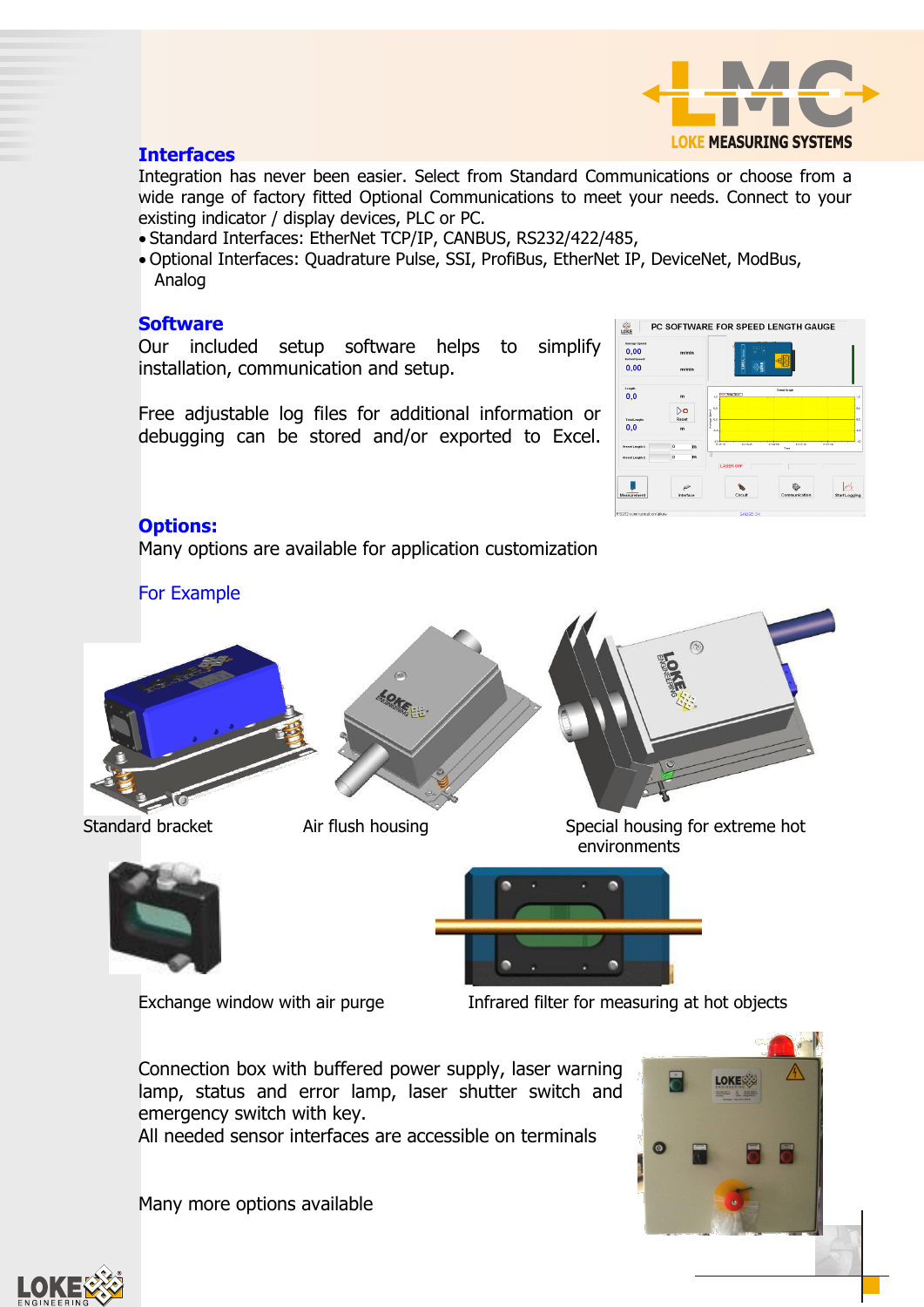

## **Technical details**

|                                              | <b>LMC-LB-150-</b><br>025                                                                                                                                                               | LMC-LB-0300-<br>060 | <b>LMC-LB-0600-</b><br>060 | LMC-LB-1200-<br>120 |  |  |
|----------------------------------------------|-----------------------------------------------------------------------------------------------------------------------------------------------------------------------------------------|---------------------|----------------------------|---------------------|--|--|
| <b>Min. Speed</b>                            | 0 m/min                                                                                                                                                                                 | 0 m/min             | 0 m/min                    | 0 m/min             |  |  |
| <b>Max. Speed</b>                            | 2500 m/min                                                                                                                                                                              | 5000 m/min          | 5000 m/min                 | 10000 m/min         |  |  |
| <b>Depth of Field</b>                        | $25$ mm                                                                                                                                                                                 | 60 mm               | 60 mm                      | 120 mm              |  |  |
| <b>Stand off Distance</b>                    | 150 mm                                                                                                                                                                                  | 300 mm              | 600 mm                     | 1200 mm             |  |  |
| <b>Accuracy</b>                              |                                                                                                                                                                                         | Better than 0.05%   |                            |                     |  |  |
| <b>Repeatability</b>                         | Better than 0.02%                                                                                                                                                                       |                     |                            |                     |  |  |
| <b>Acceleration Rate</b>                     | $> 500$ ms <sup>2</sup>                                                                                                                                                                 |                     |                            |                     |  |  |
| <b>Measurement Rate</b>                      | 250000/sec                                                                                                                                                                              |                     |                            |                     |  |  |
| <b>Max. Output Rate</b>                      | 25000/sec                                                                                                                                                                               |                     |                            |                     |  |  |
| <b>Update Rate</b>                           | $0.04$ ms                                                                                                                                                                               |                     |                            |                     |  |  |
| <b>Object Detection</b>                      | < 1ms                                                                                                                                                                                   |                     |                            |                     |  |  |
| <b>Spot Size</b>                             | 4 mm                                                                                                                                                                                    |                     |                            |                     |  |  |
| <b>Speed Units</b>                           | 0/min, ft/min                                                                                                                                                                           |                     |                            |                     |  |  |
| <b>Length Units</b>                          | m, ft, yd                                                                                                                                                                               |                     |                            |                     |  |  |
| Serial I/O                                   | Selectable RS232, RS485, RS422: Speed, Length, GR, (Status Indicators)                                                                                                                  |                     |                            |                     |  |  |
| <b>EtherNet</b>                              | Full access via TCP/IP                                                                                                                                                                  |                     |                            |                     |  |  |
| 4 x Digital Inputs                           | 1 Fixed: Laser Enable<br>3 Programmable: Length Reset, Display Hold, Length Hold, Speed Hold, Direction,<br>Pause.<br>Max Input 24Vdc                                                   |                     |                            |                     |  |  |
| 3 x Relay Outputs                            | Volt-Free Contact; Select NC or NO; Max. Voltage 50Vdc 0.5AGauge OK, Gauge<br>Measuring, Laser On, Laser at Temp, Shutter Open, (Status Indicators) Preset<br>Length 1, Preset Length 2 |                     |                            |                     |  |  |
| <b>CANBUS</b>                                | Connects to L Series Products range of displays.<br>Can be used to supply power to gauge head.                                                                                          |                     |                            |                     |  |  |
| <b>Analog Output</b>                         | 0 - 10VDC Scalable output. Output based either on Speed or Good Readings                                                                                                                |                     |                            |                     |  |  |
| 3 x Pulse Outputs                            | Opto-Isolated differential outputs. Configurable as Quadrature or Index.<br>Default output 5V or user input to 24Vdc max. Max. Pulse Output up to 1Mhz                                  |                     |                            |                     |  |  |
| <b>Additional Protocols</b>                  | ProfiBus, Ethernet IP, DeviceNet, Modbus, and SSI available                                                                                                                             |                     |                            |                     |  |  |
| <b>Gauge Power</b>                           | 15 - 25VDC @ 20W                                                                                                                                                                        |                     |                            |                     |  |  |
| <b>Gauge Size</b><br>$(L \times W \times H)$ | 220 x 140 x 90 mm                                                                                                                                                                       |                     |                            |                     |  |  |
| <b>Gage Weight</b>                           | Approx. 3.5 kg                                                                                                                                                                          |                     |                            |                     |  |  |
| <b>Temperature Range</b>                     | $0 - 45 °C$                                                                                                                                                                             |                     |                            |                     |  |  |
| <b>Protection Rating</b>                     | <b>IP67</b>                                                                                                                                                                             |                     |                            |                     |  |  |